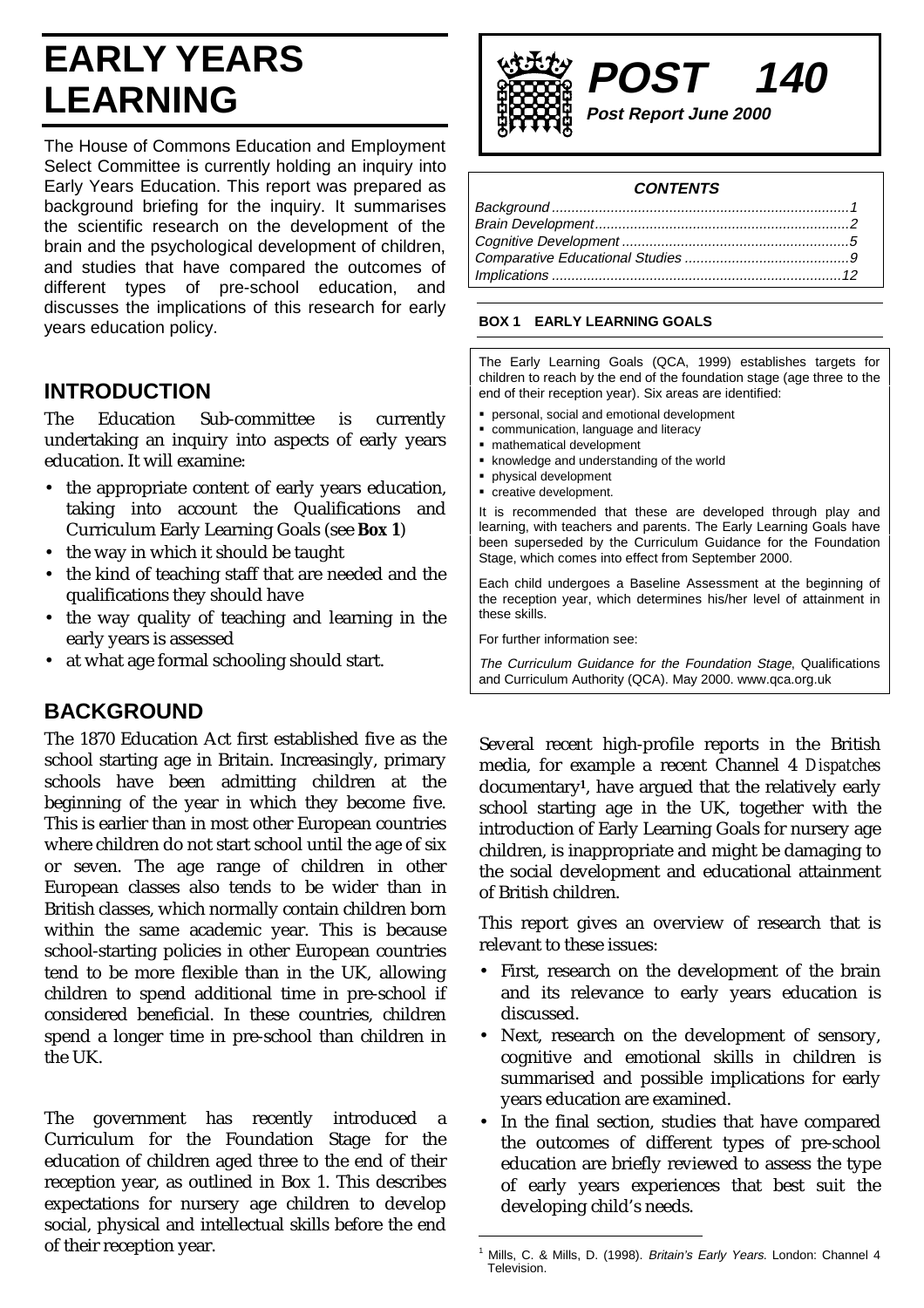### **BRAIN DEVELOPMENT**

### **The Neuroscience and Education Debate**

Educators often cite scientific research on brain development when arguing for particular early years educational practices. For example, there are suggestions that children should begin the study of languages, advanced mathematics, logic, and music as early as possible2,3.

Such arguments are based on three well-established findings in developmental neurobiology:

- First, starting in infancy and continuing into later childhood, there is a dramatic increase in the number of connections (synapses) between brain cells (neurons). This 'synaptic proliferation' is followed by a period of synaptic elimination, or 'pruning' in which frequently used connections are strengthened and infrequently used connections are eliminated.
- Second, there are 'critical periods' when the development of sensory and motor systems in the brain depends on experience.
- Third, in rats at least, complex, or enriched, environments cause new synapses to form.

However, many neuroscientists believe that not enough is presently known about brain development to link that understanding directly to instruction and educational practice4.

### **Synaptogenesis and synaptic elimination**

An adult brain has about 100 billion neurons; at birth the brain has slightly fewer neurons. However, during development many changes take place in the brain. Neurons grow, which accounts for some of the change, but the 'wiring', the intricate network of connections between cells called *synapses,* sees the most significant change. Early in postnatal development, the brain begins to form new synapses, so that the synaptic density (the number of synapses per unit volume of brain tissue) greatly exceeds adult levels. This process of synaptic proliferation, called *synaptogenesis*, lasts up to several months, depending on the species of animal. It is followed by a period of synaptic elimination (or pruning) in which frequently used connections are

strengthened and infrequently used connections are eliminated **(Box 2**). This experience-dependent process, which occurs over a period of years, reduces the overall synaptic density to adult levels, usually by the time of sexual maturity.

#### **BOX 2 SYNAPTOGENESIS**

Most of what we know about how the brain develops comes from animal research. The first demonstration of synaptogenesis was in 1975, when it was found that in the cat visual system the number of synapses per neuron first increases rapidly and then gradually decreases to mature levels (Cragg, 1975). Further research carried out in rhesus monkeys (Rakic, 1995) demonstrated that synaptic densities reach maximal levels two to four months after birth, after which time pruning begins. Synaptic densities gradually decline to adult levels at around three years of age, around the time monkeys reach sexual maturity.

Cragg, B. G. (1975). The development of synapses in the visual system of the cat. Journal of Comparative Neurology, 160: 147-166.

Rakic, P. (1995). Corticogenesis in human and nonhuman primates. In M. S. Gazzaniga (Ed.), The Cognitive Neurosciences (pp. 127-145). Cambridge MA: MIT Press.

Educational literature often suggests that the crucial phase of brain development in humans occurs as early as from birth to three years and that during this time children should be exposed to all sorts of learning experiences<sup>5</sup>. However, this claim makes two assumptions:

- First, it assumes that the time course of synaptogenesis is the same for humans as it is for rhesus monkeys.
- Second, it assumes that the period of synaptogenesis and synaptic pruning corresponds to the development of certain capacities and skills.

As far as the first assumption is concerned, development is a complex process that differs widely between brain areas. The time course of synaptogenesis is different for different brain areas and different classes of neurons in the same brain region gain and lose synapses at different rates. Moreover, brain development varies between species. Comparatively little research has been carried out on human infants because brain tissue can be studied only at autopsy. The only available data suggest that synaptogenesis in humans follows a different time course from that in animals. In the human visual cortex, there is a rapid increase in the

<sup>2</sup> Beck, J (1996). A meeting of minds between neuroscientists and educators is first step in improving America's schools. Chicago

Tribune, Section 1, p.23.<br><sup>3</sup> U.S. Department of Education (1996) *Building knowledge for a nation*<br>of learners: A framework for education research 1997. Washington, DC: U.S. Department of Education, Office of Educational Research and Improvement.

<sup>,</sup> Improvement.<br><sup>4</sup> Bruer, J. T. (1999) Education and the brain: A bridge too far. Educational Researcher 26 (8): 4-16.

<sup>&</sup>lt;sup>5</sup> Education Commission of the States (1996). Bridging the gap between neuroscience and education. Denver, CO: Education Commission of the States.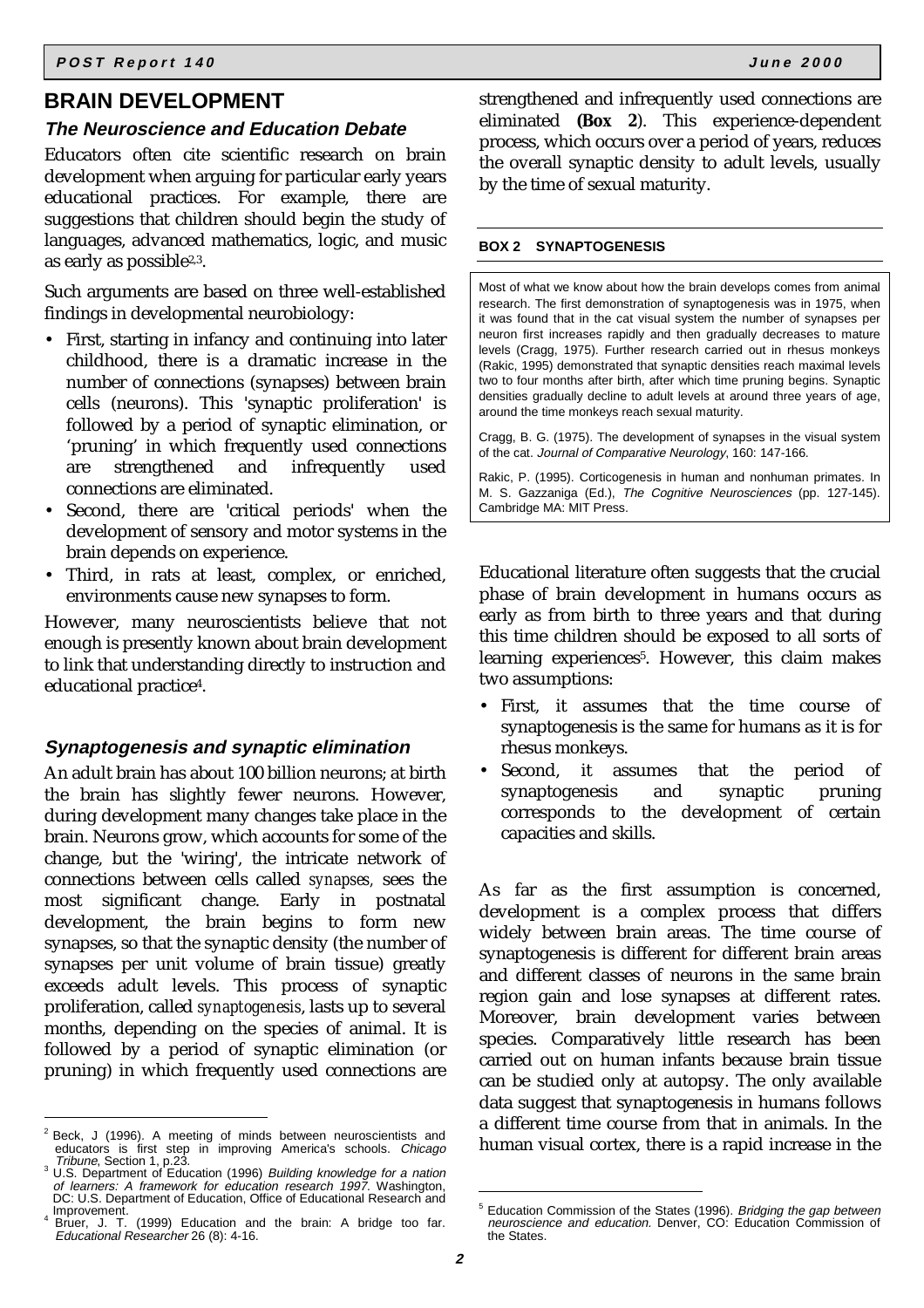number of synaptic connections at around two or three months of age, which reaches a peak at eight to 10 months. After that there is a steady decline in synaptic density until it stabilises at around age 10 years and remains at this level throughout adult life6.

Different areas of the human brain develop at different rates. In the human frontal cortex (**Figure 1**) - the brain area responsible for planning, integrating information and decision making - synaptogenesis occurs later and the pruning process takes longer than in the visual cortex. In this area, neuronal development continues throughout adolescence synaptic densities start to decline around midadolescence but do not reach adult levels until about age 18.

#### **FIGURE 1 DIAGRAM OF THE HUMAN BRAIN**



In summary, while it is true that pre-school children have brains that undergo substantial and rapid changes and are more flexible than adult brains, this increased flexibility remains throughout adolescence in some brain areas.

Psychological studies have been carried out with human infants to test the second assumption (explained on the previous page) by examining the behavioural and cognitive processes that occur at the same time as synaptogenesis, as illustrated in **Box 3**. Increases in synaptic density are correlated with the initial emergence of some skills and capacities, but these continue to improve after synaptic densities begin to regress to adult levels - humans are clearly able to learn new skills well into adulthood and old age. Thus, synaptogenesis may be necessary for the initial emergence of some abilities, but it cannot account entirely for their continued refinement.

#### **BOX 3 VISUAL DEVELOPMENT**

When synaptogenesis begins in the visual cortex, at around 2 months of age, human infants start to lose their innate, infantile reflexes. At age 3 months, when synaptogenesis is well under way in the visual cortex, infants can reach for an object while visually fixating on it. At 4 to 5 months, infants' visual capacities increase. At 8 months, infants first show the ability to perform visual memory tasks, such as delayed-response tasks. In these an object is hidden from the infant's view and after a certain time delay the infant is allowed to reach for the object. Children's memory for hidden objects improves steadily between eight and 12 months. Although the emergence of these capacities coincides with synaptogenesis in visual cortex, they are not necessarily causally linked.

Goldman-Rakic, P. S. (1987). Development of cortical circuitry and cognitive function. Child Development, 58, 601-622,

Most of what is known about brain development corresponds to the emergence of or changes in visual, movement and memory functions, which are acquired in almost any environment throughout the world at approximately the same age, well before children enter formal education. How synaptogenesis relates to later educational learning or to the acquisition of knowledge and skills such as reading, writing and numeracy is unknown.

### **Critical Periods**

Researchers has known for the past 30 years that an animal requires certain kinds of environmental stimulation at specific times during its development if the brain's sensory and motor systems are to develop normally (**Box 4**).

### **BOX 4 CRITICAL PERIODS**

To investigate developmental 'plasticity', Wiesel & Hubel (1965) temporarily covered one eye of new-born kittens. After about three months, the eye was uncovered and the researchers studied the connections between the two eyes and the brain. They found that this early visual deprivation led to a severe deterioration of neuronal connections in the visual areas of the brain and to virtual blindness. This is because the brain had received no stimulation from the deprived eye and it had wired itself to receive information only from the other, open eye. The kittens remained blind in the initially deprived eye. By comparison, the same or longer periods of complete visual deprivation had no such effects on the visual system of adult cats, nor on their ability to use the deprived eye to guide their behaviour when it was subsequently uncovered.

Wiesel, T. N., & Hubel, D. H. (1965). Extent of recovery from the effects of visual deprivation in kittens. Journal of Neurophysiology, 28: 1060- 1072

<sup>6</sup> Huttenlocher, P. (1990). Morphometric studies of human cerebral cortex development. Neuropsychologia 28(6): 517-527.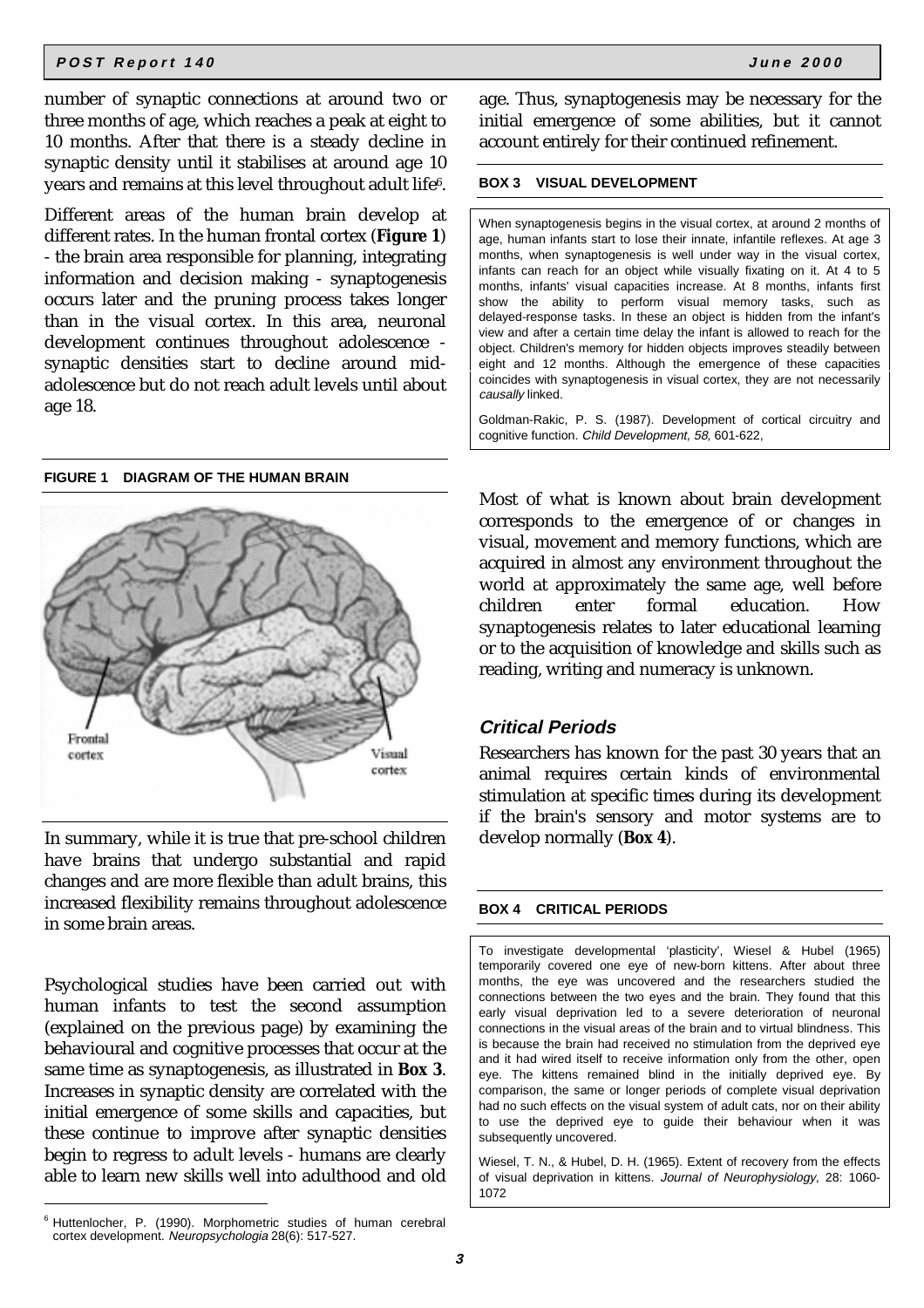The irreversible consequences of early visual deprivation, as described in Box 4, are often cited as evidence for the importance of early childhood education. However, subsequent research has suggested that some recovery of function is possible depending on the specific period of deprivation and the circumstances following deprivation. The shorter the period of deprivation the more recovery of function is possible. In addition, if the animal is trained to use the initially deprived eye after it is uncovered there is some recovery of vision<sup>7,8</sup>.

Most neuroscientists now believe that critical periods are not rigid and inflexible. Rather, most interpret them as 'sensitive' periods comprising subtle changes in the brain's ability to be shaped and changed by experiences that occur over a lifetime. For some functions to develop normally, the animal must receive appropriate sensory input from the environment at some stage during development. However, this input tends to be very general in nature, including patterned visual stimuli, the ability to move and manipulate objects, noises, and speech sounds for humans. Such stimuli are available in almost all environments. Higher cognitive capacities, such as language, have several critical periods, many of which continue into adulthood (see section on cognitive development).

Whether critical periods exist for culturally transmitted knowledge systems, such as those responsible for reading and arithmetic, is currently unknown. Research findings on critical periods do have one implication for early childhood care: it is important that parents and teachers rapidly identify and, if possible, treat children's sensory problems, such as visual and hearing difficulties, so that the children can regain normal function.

### **Enriched Environments and Synaptic Growth**

Neurobiological research involving rats is often cited as evidence for the importance of enriched, stimulating early childhood environments (see **Box 5**). However, in the cited experiments, the 'enriched' environment in the laboratory was actually more like the normal environment of a rat in the wild. So, rather than showing that extra stimulation leads to

an increase in synaptic connections, it might be more accurate to say that a more 'normal' environment leads to more synaptic connections than a deprived environment. In terms of human babies, the research does not imply that parents should provide special 'enriching' experiences to children beyond those that they experience in everyday life. It is unlikely that children brought up in any 'normal' environment could be deprived of sensory input. Research on animals, and recent research on humans, does however suggest that an extremely deprived environment could harm a baby's brain (Box 5).

#### **BOX 5 ENRICHED ENVIRONMENTS**

#### **Animal studies**

Early studies showed that laboratory rats raised in an 'enriched' environment, with wheels to spin, ladders to climb on, and other rats to play with, have up to 25% more synapses per neuron in brain areas involved in sensory perception than 'deprived' rats, raised alone in a lab cage with no 'playmates' or toys. Furthermore, the rats raised in complex environments perform learning tasks better than deprived rats. In subsequent studies, Greenough and his colleagues showed that the brains of adult rats form new synapses in response to new experiences and toys (Greenough et al., 1987).

#### **Human studies**

Recent studies have demonstrated that Romanian babies reared in severely deprived conditions, with no sensory or social stimulation, are more likely to have delayed development of skills such as walking and talking, and impaired social, emotional and cognitive development (O'Connor et al., 1999).

Greenough, W. T., Black, J. E., & Wallace, C. S. (1987). Experience and brain development. Child Development, 58: 539-559.

O'Connor, TG, Bredenkamp, D & Rutter, M (1999). Attachment disturbances and disorders in children exposed to early severe deprivation. Infant Mental Health Journal 20(10): 10-29.

As noted in Box 5, research on rats suggests that experience can also shape the *adult* brain. Therefore, unlike critical-period phenomena, the ability to create synapses in response to new experiences seems to persist throughout life. So, although the effects of complex environments occur more readily in younger animals, they endure throughout life.

Overall, the research does not support the argument for a selective educational focus specifically on children's earliest years.

#### **Plasticity in the adult brain**

Many studies have demonstrated that the adult human brain retains a certain level of plasticity and is capable of changing depending on how it is used. Much of this research has employed modern brain

 $7$  Chow, K.L. & Stewart, D. L. (1972). Reversal of structural and functional effects of long-term visual deprivation in cats. Experimental Neurology, 34: 409-433.

Mitchell, D.E. (1989). Normal and abnormal visual development in kittens: insights into the mechanisms that underlie visual perceptual development in humans. Canadian Journal of Psychology 43(2):141-64. Review.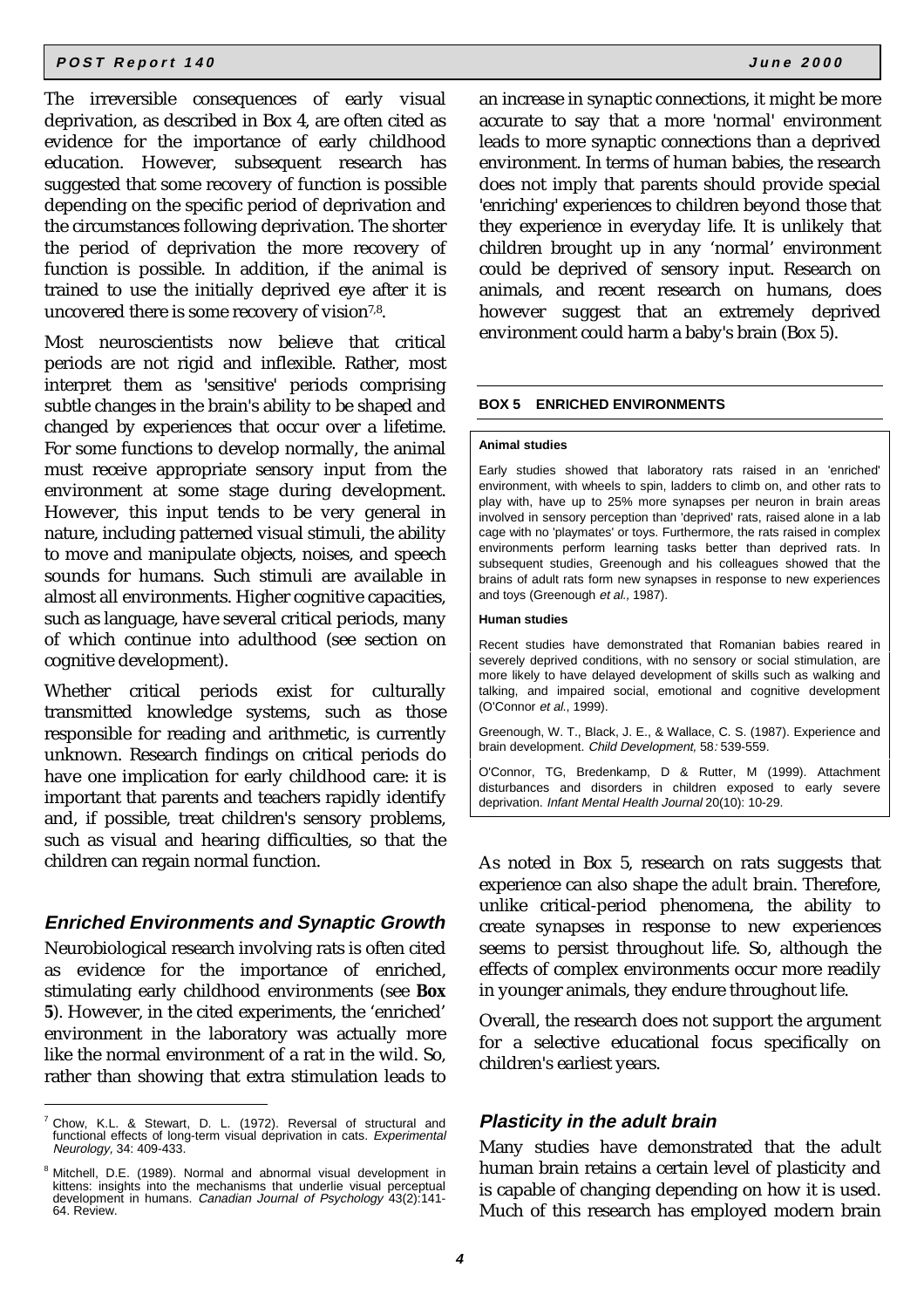imaging techniques such as functional magnetic resonance imaging (fMRI) and positron emission tomography (PET), which measure activity in the brain as humans perform a certain task. Recent examples of such studies are described in **Box 6**.

#### **BOX 6 PLASTICITY IN THE ADULT BRAIN**

#### **The case of London taxi drivers**

Recent studies have shown that the area of the brain responsible for spatial memory (remembering where things are) - the hippocampus - is enlarged and more active in London taxi drivers than in non-taxi drivers. Hippocampus size was related to the time a person had been driving taxis, suggesting that the size changes according to how much the taxi drivers have used their spatial memory (Maguire et al., 2000).

#### **Increased auditory cortex representation in musicians**

The part of the brain that processes sound (the auditory cortex) in highly skilled musicians is enlarged by about 25% compared with control subjects who have never played an instrument. Enlargement was correlated with the age at which musicians began to practice, suggesting that the reorganisation of the auditory cortex is use-dependent (Pantev et al., 1998).

#### **Learning to play the piano**

Non-piano playing adults learned a five-finger exercise on the piano for two hours a day over the course of five days. The area of the brain responsible for finger movements enlarged and become more active in these subjects compared with control subjects who had not learned the piano exercise. This demonstrates that in just five days the adult brain can adapt according to how it is used (Pascual-Leone et al., 1995).

Maguire E.A., Gadian D.G., Johnsrude I.S., Good C.D., Ashburner J., Frackowiak R.S. & Frith C.D. (2000). Navigation-related structural change in the hippocampi of taxi drivers. Proceedings of the National Academy of Science U.S. .97(8): 4398-403.

Pantev C., Oostenveld R., Engelien A., Ross B., Roberts L.E. & Hoke M. (1998). Increased auditory cortical representation in musicians. Nature 392: 811-4.

Pascual-Leone A., Nguyet D., Cohen L.G., Brasil-Neto J.P., Cammarota A. & Hallett M. (1995). Modulation of muscle responses evoked by transcranial magnetic stimulation during the acquisition of new fine motor skills. Journal of Neurophysiology 74(3): 1037-45.

### **Summary**

The young brain is very flexible, sensitive and plastic, and is influenced and shaped by events in the outside world. Sensory areas of the brain seem to develop optimally when the environment contains a variety of sensory stimuli - visual stimuli, textures and sounds. Although babies' brains undergo a large amount of change in the first few years of life, parts of the human brain continue to develop well into adolescence and beyond. Even the adult brain is capable of change. It is therefore difficult to make direct links from the neuroscientific evidence to specific early childhood environments, experiences and early child-care policies.

### **COGNITIVE DEVELOPMENT OF PRE-SCHOOL CHILDREN**

### **Background**

The psychological development of children has seen extensive scientific study over the past 40 years. This has demonstrated the importance of child-initiated play, exploration and peer and sibling interaction, and the role of parents and other adults in the learning process9,10. This report focuses on the following main areas:

- Sensory development
- Understanding the physical world
- Understanding emotions and beliefs
- Development of language
- Learning to read and write
- Development of numeracy.

### **Sensory development**

Babies are born with basic sensory capacities, for example vision and hearing, which are refined and developed throughout childhood. At birth babies can distinguish between different visual forms new-born babies get bored and look away when they have been shown the same visual stimulus for some time, and only look again if a new visual stimulus is presented. Within a few days of birth babies learn to recognise their mother's face - they will look at a picture of their mother's face longer than a picture of a stranger's face11. Similarly, young babies will listen to their mother's voice longer than a stranger's voice. There is even evidence that babies recognise their mother's voice at birth, from hearing the muted but still audible sounds in the womb<sup>12</sup>. Although basic sensory capacities are present at birth, babies require continual sensory stimulation throughout the first few years of life for their sensory systems to develop normally.

### **Understanding the physical world**

Jean Piaget, who pioneered developmental psychology research in Switzerland in the 1930s, believed that babies are born with no capacities beyond simple reflexes. All children, he argued, go through a series of fixed stages of development, and

<sup>&</sup>lt;sup>9</sup> Gopnik, A., Meltzoff, A. & Kuhl., P (2000). How babies think. Weidenfeld & Nicolson, London, U.K.<br><sup>10</sup>Karmiloff-Smith A. (1995). Annotation: the extraordinary cognitive

journey from foetus through infancy. Journal of Child Psychology and Psychiatry 36(8): 1293-313. 111 Field, T.M., Cohen, D., Garcia, R. & Greenberg, R. (1984). Mother-

stranger face discrimination by the newborn. *Infant Behaviour and* Development 7: 19-25.<br><sup>12</sup>DeCasper, A.J. & Fifer, W.P. (1980). Of human bonding: newborns

prefer their mother's voice. Science 208: 1174-1176.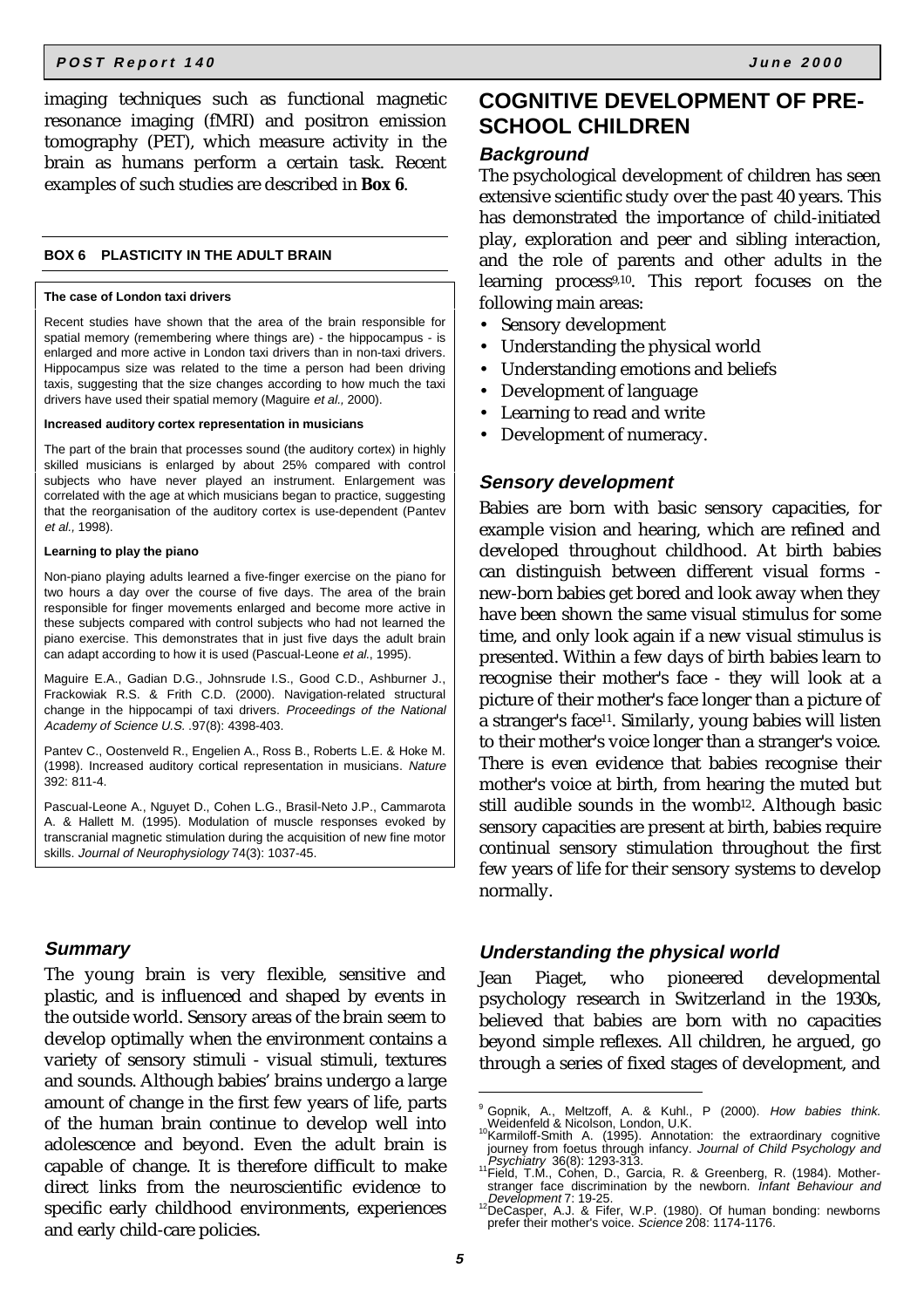use innate learning mechanisms to construct ideas about the world. One of his main areas of research was on children's understanding of physical objects, as summarised in **Box 7.** Although Piaget's work on cognitive development was important, most psychologists now believe that babies are born with much more than simple reflexes.

### **BOX 7 CHILDREN'S UNDERSTANDING OF OBJECTS**

Piaget found that babies younger than nine months do not realise objects they cannot see continue to exist. By nine months, babies will start to search for a hidden object. But even at 15 months babies become confused if an object is moved from one place to another place hidden from view and tend to look in the first place the object was hidden. By 18 months babies are able to search for objects correctly and understand the ways in which objects influence each other, for example that one ball can cause another ball to move by colliding with it.

Piaget, J. (1954). The construction of reality in the child. New York: Basic Books.

#### **How do children learn about the physical world?**

Most of what children learn about the physical world is acquired naturally by exploring, playing with and observing the relations between objects. Young babies, even new-borns, naturally imitate other people's gestures, facial expressions and actions, and imitation seems to play an important role in learning how the world works - for example, children learn to use tools by copying adults13.

### **Understanding emotions**

Understanding people's emotions, desires and beliefs plays an important role in social interaction. Within the first nine months babies develop a basic understanding of emotion. For instance they can tell the difference between facial expressions of happiness, sadness and anger and recognise that these are associated with different emotions. Babies begin to show signs of empathy by about 18 months and realise that people can have different points of view, emotions and desires from their own14. This understanding of other people's emotions continues to develop throughout the first few years of life15.

### **Understanding beliefs**

As soon as they can talk, children talk about their minds and those of other people. At first they concentrate on desires, perceptions and emotions: what they see, feel and want rather than what they think or know. At around 18 months, children start to develop pretend play. This requires an understanding of knowledge and belief – knowing what is real and what is not - and is one of the first instances of creativity. At around three, children start to talk about beliefs (e.g. "I *think* the sweets are in the cupboard"). Only at the age of about four or five do children start to realise that people can have different beliefs from their own and that they themselves can have different beliefs at different times. This is referred to as having a 'Theory of Mind' (**Box 8**).

#### **BOX 8 THEORY OF MIND**

The Sally-Anne false belief task tests children's 'Theory of Mind'. In the task, children are shown two dolls, Sally and Anne, in a room containing a basket and a box (see Figure 2). Sally has a marble, which she puts in the basket, and then she leaves the room. While Sally is out of the room, Anne removes the marble from the basket and hides it in the box. The children are asked where Sally will look for the marble when she returns. Three year olds fail this task - they say that Sally will look where they know the marble is hidden, in the box. By four or five children give the correct answer (the basket) - by this age they have developed a 'theory of mind' and understand that people can have false beliefs, which differ from their own. Children with Autism often have difficulties understanding other people's beliefs and most fail the Sally-Anne test well above age five. It has been suggested that the trouble Autistic children have forming social relationships might be related to their difficulties in understanding other people's beliefs (Frith, 1992).

Frith, U. (1992). Autism: Explaining the enigma. Blackwell UK.

### **The relevance of Theory of Mind to education**

To benefit from formal education children need to be able to do more than just learn and know, they have to be able to know about knowledge and learn how learning works. Knowing what one does not know is a prerequisite for the kind of systematic instruction children receive in school. At three, children do not understand the difference between what they do and do not know. By five most children understand this, enabling them to be instructed in a formal way.

#### **How do children learn about other people's beliefs?**

Teaching children explicitly about beliefs can improve their performance on belief tests such as the Sally-Anne task (Box 8). However an understanding of the mind develops naturally in most children, without any explicit teaching, through peer and sibling interaction, as shown in **Figure 3**.

<sup>&</sup>lt;sup>13</sup>Meltzoff, A.N. (1999). Persons and representation: why infant imitation is important for theories of human development. In *Imitation in infancy*.<br>Ed. J. Nadel & G. Butterworth, 9-35, Cambridge: Cambridge University<br>Press Press.<br><sup>14</sup>Repacholi, B.M. & Gopnik, A. (1997). Early reasoning about desires:

Evidence from 14- and 18-month-olds. Developmental Psychology 28:

<sup>406-13.</sup> 15Harris, P. (1989). Children and emotion. Blackwell, UK.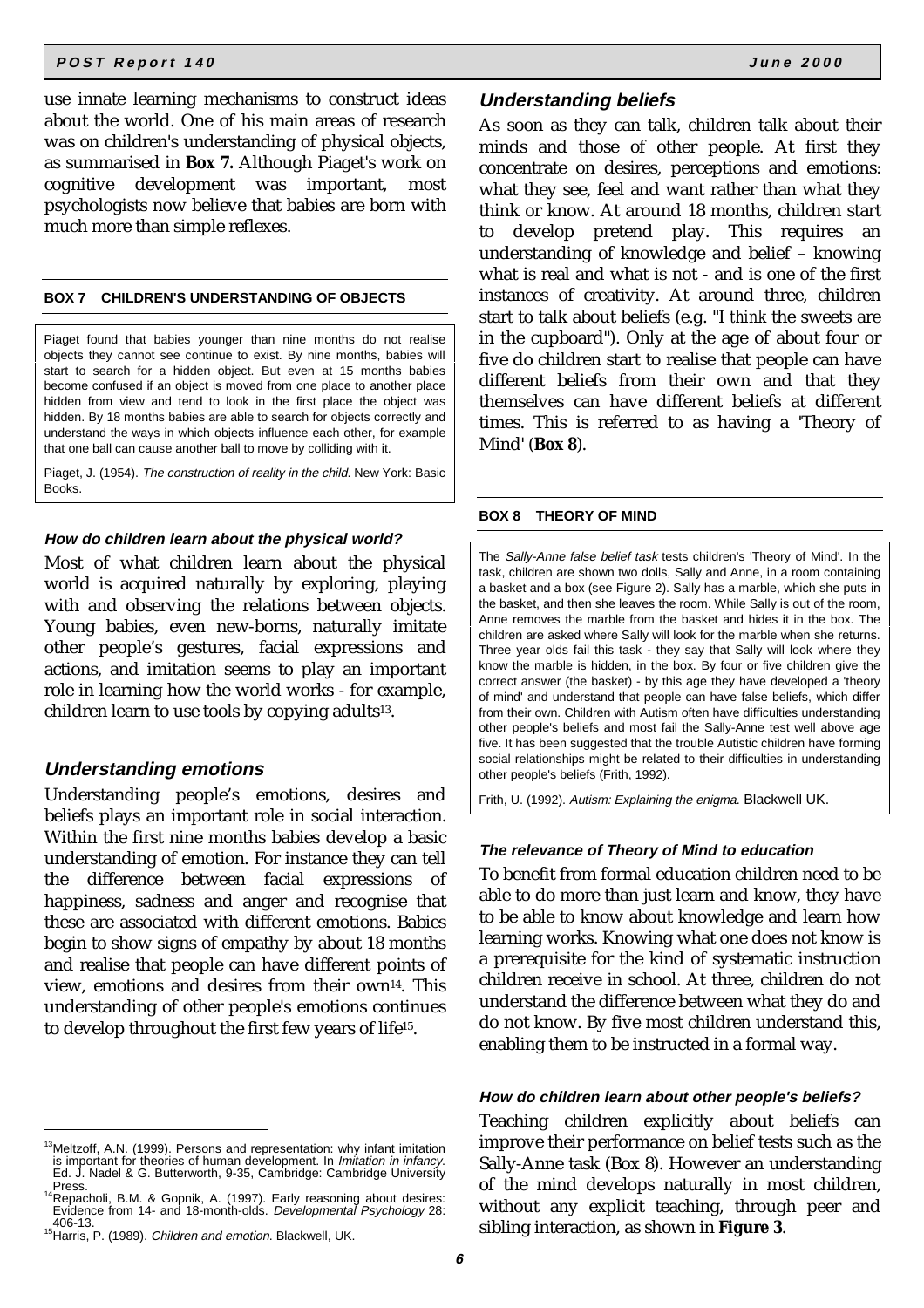#### **FIGURE 2 SALLY-ANNE FALSE BELIEF TASK**



### **FIGURE 3 DEVELOPMENT IS AIDED BY INTERACTION WITH OTHER CHILDREN**



### **Development of language**

Language and its components - sounds, vocabulary and grammar - are mastered in early childhood using powerful (possibly innate) learning mechanisms that help children to learn a vast

amount by listening to and interacting with adults and siblings (**Box 9**). Because children acquire language without any explicit instruction well before they enter formal education, it has been suggested that humans have a predisposition to learn and generalise the rules of language16.

### **BOX 9 LEARNING THE COMPONENTS OF LANGUAGE**

#### **Learning sounds**

Learning one's own language initially requires categorising the sounds that make up language. New-born babies are able to distinguish between all speech sounds. Sound organisation is determined by the sounds in a baby's environment in the first 12 months of life - by the end of their first year babies lose the ability to distinguish between sounds to which they are not exposed (Kuhl, 1998). There is evidence that learning the sounds of one's own language begins in utero - even new-borns can distinguish between sentences spoken in their parents' native language and sentences in another language, presumably on the basis of prenatal experience with maternal speech (Mehler et al., 1988).

#### **Sound categorisation**

It is well known that Japanese people cannot distinguish between R and L sounds. However, Japanese babies can detect the difference between R and L but only before 10-12 months. The Japanese language does not contain distinct R and L sounds so Japanese babies are not exposed to these sounds and lose the ability to distinguish between them. By one year they can no longer detect the difference between R and L. In contrast babies brought up in the USA at the same age become even better at hearing this distinction because they are exposed to these sounds in their language. Similarly, before about 12 months of age babies brought up in the USA can detect the difference between certain sounds common in the Hindi language, which after 12 months they cannot distinguish.

#### **Learning words**

When babies are about one year old they move from sounds to words. In a process called 'fast-mapping', babies begin to map words to objects on the basis of words they hear other people use. From about 18 months to two years, when most children have established a core of around 20 to 50 single words, the speed at which they learn new words accelerates. By the time they are five, most children have a vocabulary of five thousand words or more, and this pace of learning new words continues in the primary years of school. The ability to acquire new vocabulary slows down after adolescence but continues throughout our lifetimes.

#### **Learning grammar**

As children's vocabulary increases, they begin to join words together in sequences and establish a basic understanding of grammar. Children are able to develop grammatical rules (e.g. plurals, verb tenses) without explicitly being taught them. At age two, babies tend correctly to say 'children' and 'went' and then only later incorrectly say 'childs' and 'goed'. This suggests that, before two, they copy words they hear adults speak, whereas later they have developed rules about language and generalise these rules, sometimes incorrectly. The period for acquiring grammar and sentence structure continues throughout adolescence and into adulthood.

Kuhl, P.K. (1998). The development of speech and language. In Mechanistic relationships between development and learning, ed. T.J. Carew, R. Menzel & CJ Shatz (pp. 53-73). New York: Wiley.

Mehler J., Jusczyk P., Lambertz G., Halsted N., Bertoncini J. & Amiel-Tison C. (1988). A precursor of language acquisition in young infants. Cognition 29(2): 143-78.

<sup>16</sup>Pinker, S. (1994). The language instinct. New York: Morrow.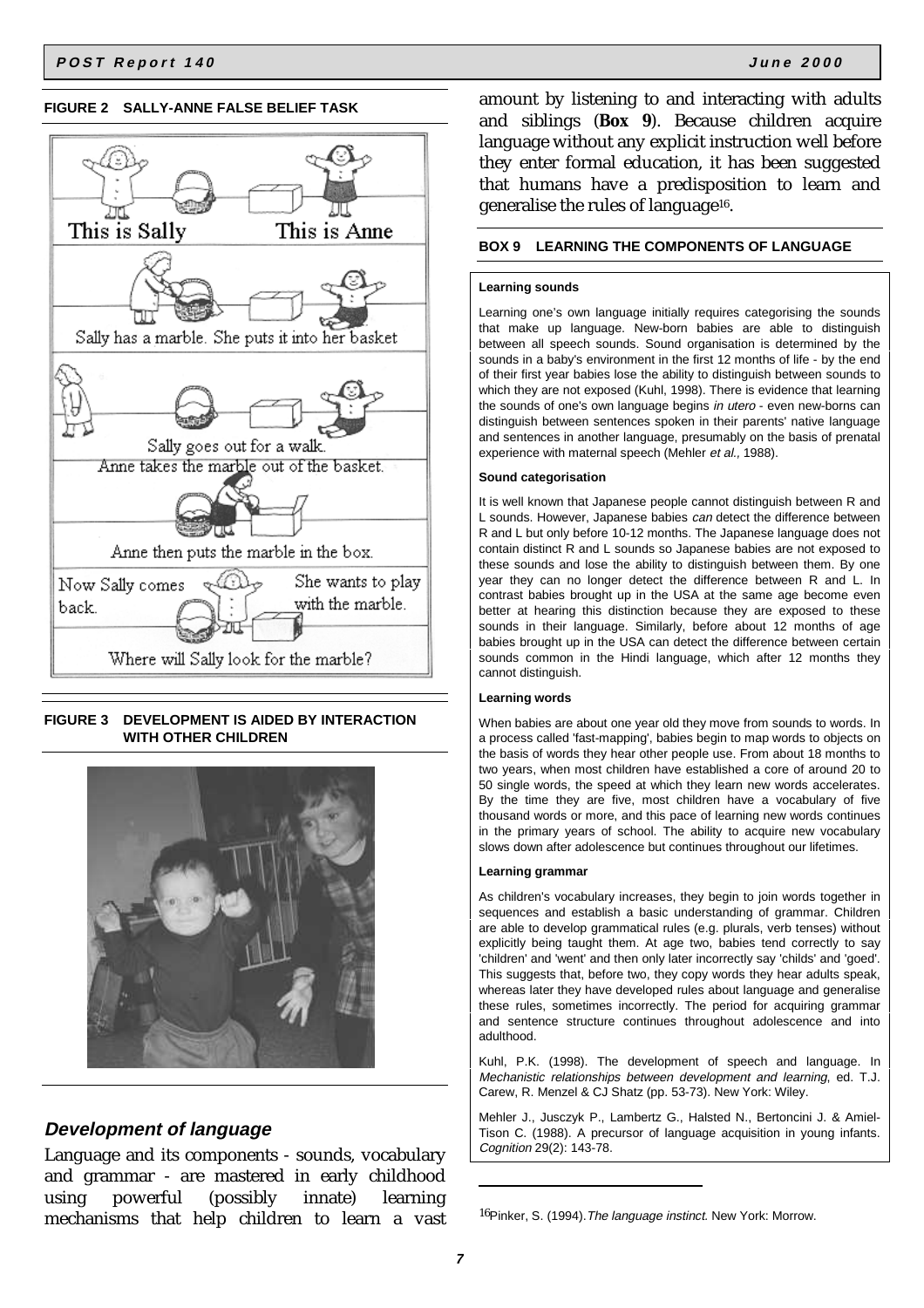Young children learn language by listening to adults using words to communicate with them, and imitating what they hear. Adults play an essential role in language development (see **Figure 4**), without making any real effort to do so, for example by using language that is easy for babies to learn (see **Box 10**). This behaviour on the part of adults is almost unintentional - it is as if adults are programmed to behave in a way that aids the development of children17.

#### **BOX 10 MOTHERESE**

Adults often talk to babies in a unique way, which is high-pitched, and contains long, exaggerated vowel sounds - this is called 'Motherese'. Psychologists have found that babies prefer to listen to Motherese sounds than other language sounds, such as those used between adults. Motherese occurs in all cultures and is advantageous because the short and simple sentences and long vowels help children learn the sounds and structure of their language. Motherese is an example of the way adults are designed to help babies learn and therefore play a crucial role in child development (Fernald, 1992).

Fernald, A. (1992). Human maternal vocalizations to infants as biologically relevant signals: An evolutionary perspective. In The adapted mind: Evolutionary psychology and the generation of culture, eds. J.H. Barkow, L. Cosmides & J. Tooby. (pp. 391-428). New York: Oxford University Press.

#### **FIGURE 4 ADULTS PLAY AN IMPORTANT ROLE IN DEVELOPMENT**



**Photograph by Ed Freeman, courtesy of the National Early Years Network, UK.**

### **Learning to read and write**

To understand written words, children must appreciate that an object can be represented by certain sounds and that these can be represented by lines on a surface. Both reading and writing are established most readily on a foundation of good

spoken language. If children have not developed spoken language sufficiently, they might be exposed to written forms of words before they understand the spoken forms.

Young children's sensitivity to rhyme is correlated with, and therefore might feed into, later reading skills. Awareness of rhyme is acquired informally by children hearing language spoken around them18. There is also an association between nursery-age children's ability to name and sound letters, which requires teaching, and their reading ability at age seven and 1119. However the ability to identify letters by age five does not necessarily *cause* better reading at age 11, and teaching children to read early does not necessarily mean that they will be better readers later. Studies have found that children with good reading skills generally have access to books at home and parents who encourage their children to read but do not pressurise them or use systematic formal approaches that are commonly used in schools<sup>20</sup>.

Children who have competent narrative skills (the ability to give a continuous account of events) learn to read and write more readily than children who have not established these skills. As well as narrative skills, children need to be able to coordinate and control their finger movements to start to write. Fine finger coordination is not usually developed until at least five years and is slower to develop in boys than in girls - aspects of finger movement control continue to develop throughout the primary school years. Forcing handwriting skills upon children before they have the basic coordinative powers might be harmful. Few children will have established the skills involved in writing before the age of five, no matter how good their conversational language or how exposed they are to books and other forms of writing.

### **Development of numeracy**

Usually by about three years, children begin to count, and start to apply number words to objects (e.g. "I have three sweets") and actions ("I climbed four steps"). By this age they can successfully share out toys and sweets and so on. However a deep understanding of numbers and quantities seems to develop later through formal instruction (**Box 11**).

<sup>&</sup>lt;sup>17</sup>Vgotsky, L.S. (1986). *Thought and language*. Trans. A. Kozulin.<br>Cambridge: MIT Press.

<sup>&</sup>lt;sup>18</sup>Bryant P.E., Bradley L., Maclean M. & Crossland, J. (1989). Nursery rhymes, phonological skills and reading. Journal of Child Language<br>16(2):407-28.

<sup>19(2):407-20.&</sup>lt;br><sup>9</sup>Blatchford, P. & Plewis, I. (1990). Pre-school reading-related skills and later reading achievement: further evidence, British Educational Research Journal, 16(4): 425-8.

<sup>20</sup>McQuillan, J. (1998). The literacy crisis: false claims, real solutions. Portsmouth, NH: Heinemann.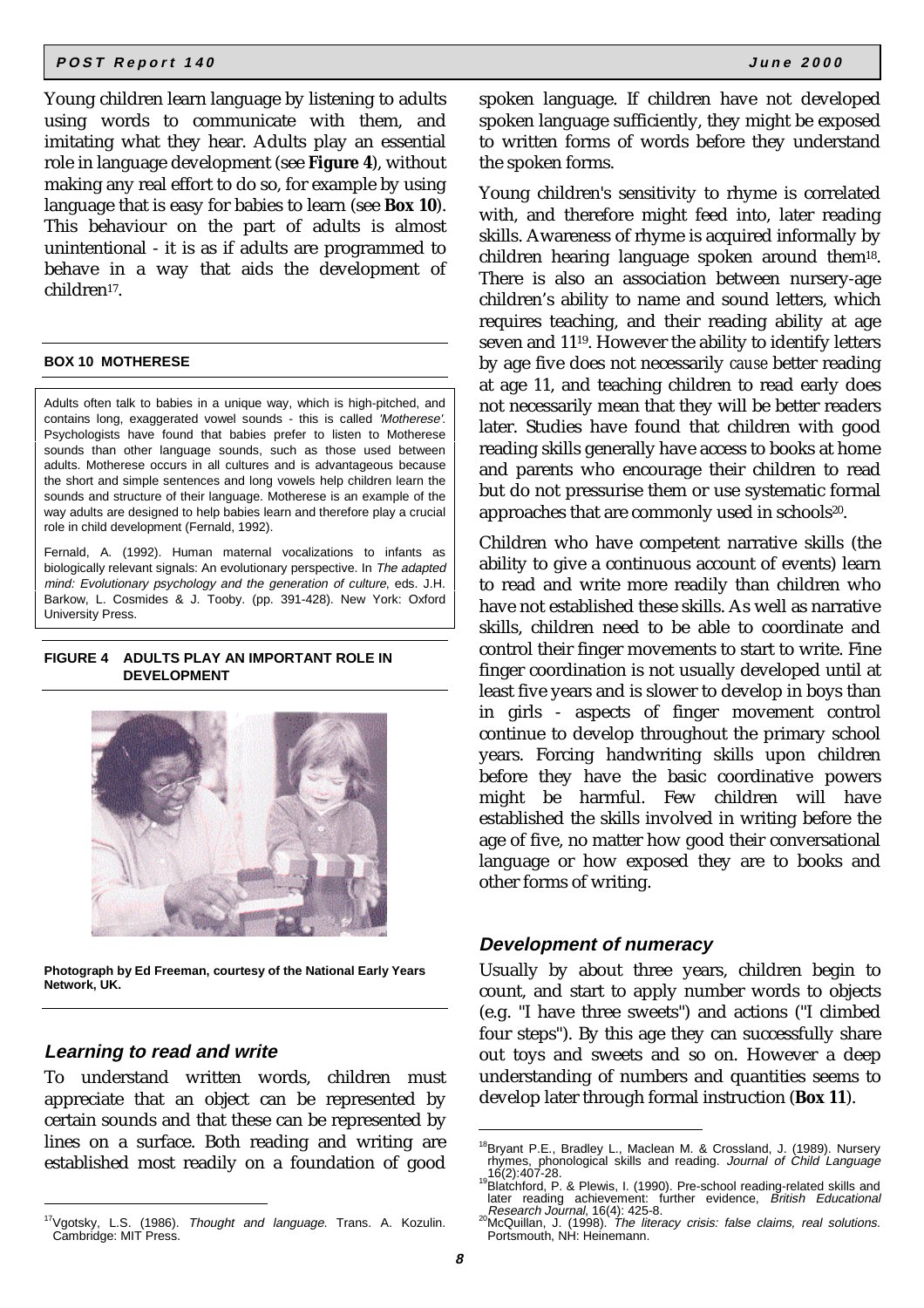#### **BOX 11 LEARNING ABOUT NUMBERS**

#### **Learning to count**

Although very young children can count, it is believed that at first they are practising little more than a verbal routine, and a deep understanding of the significance of counting takes years to develop (Piaget, 1965). For example, children under six years old seem to believe that two sets of objects contain an equal number of objects only if the sets are the same size. If one set is more spread out than the other children claim that there are more objects in the wider set than in the narrower set. However, there is evidence that when tested with one set of objects at a time, children as young as two or three have a basic understanding of the principles of counting. For example, they understand that counting occurs in a fixed order and the last number counted represents the value of the set (Gelman & Gallistel, 1978).

#### **Sharing and division**

Children as young as two or three are adept at sharing and other everyday mathematical tasks as long as they do not involve mathematical numbers or abstract concepts. Sharing is believed to play an important role in the development of mathematical concepts such as division, and is a useful basis for teaching such concepts because it is familiar to children. However, sharing does not give the child immediate insight into the nature of division - young children who are adept at sharing have little understanding of the mathematical relationships in sharing. These more complicated concepts are rarely learned before about age seven, and require formal instruction (Nunes & Bryant, 1997).

#### **Adding and subtracting**

Three and four year old children can do well on tasks that involve simple addition and subtraction, but only if the tasks involve small quantities of familiar objects in familiar contexts (e.g. How many objects are there if I add this toy to these two toys?). Children's performance declines on tasks that are abstract in nature (e.g. How many is two and one more?; Hughes, 1981). Children's early ability to add and subtract objects is based on their experience with objects and might be a precursor to the more formal, abstract type of addition and subtraction learned in school.

Butterworth, B. (1999) The mathematical brain. London: Macmillan.

Gelman, R. & Gallistel, C.R (1978). The child's understanding of number. Cambridge, MA: Harvard University Press.

Hughes, M. (1981) Can pre-school children add and subtract? Educational Psychology, 1: 207-219.

Nunes, T. & Bryant, P. (1997). learning and teaching mathematics: an international perspective. Psychology Press, Hove, U.K.

Piaget, J. (1965). The child's conception of number. New York: Norton.

A deep knowledge of counting and the use of numbers is largely the result of coaching by adults in the primary school years. However, the ability of pre-school children to count, share, and add and subtract small quantities of objects is more likely derived from their own experiences and no doubt provides a good foundation for learning the more abstract mathematical concepts taught in school.

### **Summary**

Developmental psychology research has demonstrated that children's main sensory and cognitive learning achievements come from their own experiences in the course of activities such as play, exploration, everyday talk and social interaction with peers and siblings.

### **COMPARATIVE EDUCATION STUDIES Background**

This section gives a brief overview of some recent studies that have compared different types of early years education in terms of the optimal age to start school and the kind of pre-school programme that best suits the developing child's needs. This review is not exhaustive<sup>21</sup>.

### **School starting age**

Young, summer-born children tend to do better on later tests of academic achievement if their entry to school is delayed. Sharp and Hutchison (1997) studied a random sample of 3288 children in 114 schools in 50 English and Welsh LEAs. They found that those who were oldest in the age-group (autumn-borns) performed best and the youngest (summer-born) children performed least well in their Key Stage 1 assessments<sup>22</sup>.

Analyses of the relationship between school starting age and academic attainment in different countries have generally shown that an earlier school starting age (four or five) has little advantage in terms of later educational outcome compared with a later starting age (six or seven). Children who start school at seven had largely caught up with the earlier starters by the age of nine23. In countries where children started school at seven, almost all children go to high-quality kindergarten from the age of about three years until they enter school. The principle of these is to prepare children for education and to develop intellect rather than knowledge. They teach children to regulate their emotions, attention span and social behaviour, which are considered prerequisite skills for effective intellectual development. After such skills are learned, intellectual development focuses on memory, oral language skills and conceptual and mathematical understanding. However, in most European countries children are not taught formal literacy or numeracy in kindergarten.

Prais (1997) compared the mathematical ability of 200 nine- and ten-year-olds pupils in Barking and Dagenham schools and 65 children in Zurich. The

<sup>&</sup>lt;sup>21</sup>For further information see Sylva, K. (1994) The Impact of early learning on children's later development . In Ball, C. (1994). *Start Right:* the importance of early learning. London: Royal Society for the

Encouragement of Arts, Manufactures & Commerce (pp 84-96).<br><sup>22</sup>Sharp, C. and Hutchison, D. (1997). *How do season of birth and length* of schooling affect children's attainment at key stage 1? A question revisited. Slough: NFER.<br><sup>23</sup> Elley, W.B. (1992) How in the world do students read? IEA study of

reading literacy. The Hague: The International Association for the<br>Evaluation of Educational Achievement.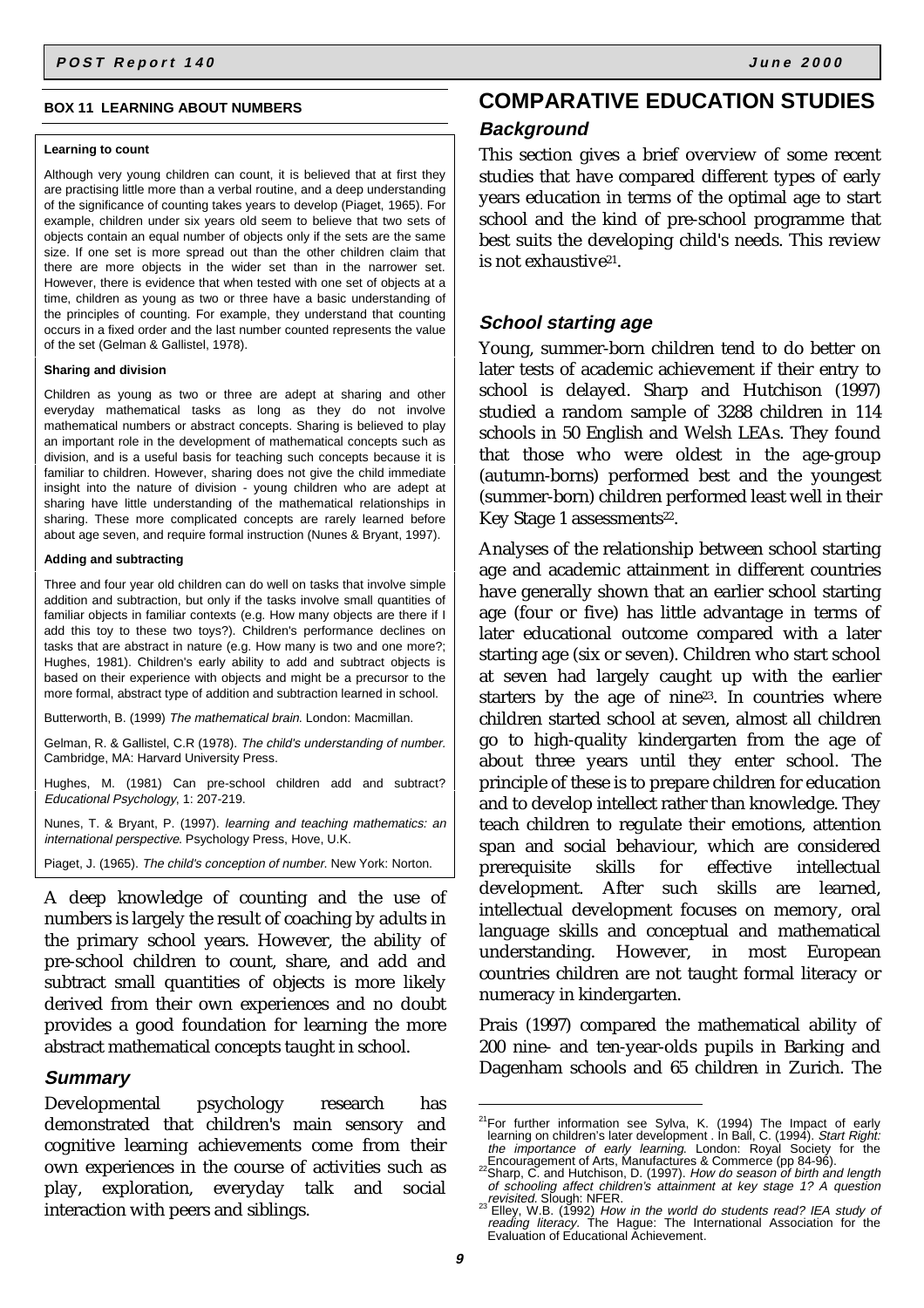Swiss children performed better even though they were about a year younger and had entered school a year later. One main difference between the English and Swiss reception classes was that the former were more variable in terms of academic ability than the latter<sup>24</sup>.

These results call into question the efficacy of an early start as a means of ensuring educational standards and suggest that homogeneity in ability enables the class to progress at a faster and more uniform rate. Homogeneity might be achieved, as it is in Switzerland and other European countries, by increasing the flexibility of the school starting age, allowing children to stay an extra year in pre-school if considered beneficial.

### **Type of pre-school environment**

### **Evidence from the USA**

The outcomes of different types of pre-school curriculum have been assessed in the USA. The American project *Head Start* was originally set up in the 1970s with the aim of reducing the cycle of poverty in the USA, as a legacy of Lyndon Johnson's War on Poverty. Head Start provided 'compensatory' provision for young children from deprived backgrounds. One pre-school curriculum employed within Head Start was the *Perry Pre-school Project*, later known as *High/Scope* (see **Box 12**).

### **BOX 12 THE HIGH/SCOPE CURRICULUM**

The High/Scope curriculum is a high-quality programme that includes a complex training scheme for staff and considerable parent participation. It includes the following experiences for pre-school children:

- Creative representation: e.g. recognising objects, imitation, pretending, role-play and drawing
- **Language and literacy: e.g. talking with others, describing objects and** events, listening to stories and poems, drawing and scribbling
- Initiative and social relations: e.g. solving problems encountered in play and friendships, expressing feelings
- **Movement:** e.g. moving with objects, expressing creativity in movement
- **Music: e.g. exploring and identifying sounds, playing simple musical** instruments
- Classification: e.g. distinguishing and describing objects and shapes, sorting and matching
- **-** Seriation: e.g. arranging objects in series, comparing attributes (bigger/smaller)
- Number: e.g. sharing and counting objects
- **-** Space: e.g. filling and emptying, fitting objects together and taking them apart
- Time: e.g. starting and stopping an action on signal, anticipating, remembering and describing sequences of events.

Head Start and High/Scope have been subjected to careful evaluation for over 30 years and have shown striking results, as outlined in **Boxes 13** and **14**.

#### **BOX 13 HEAD START**

#### **Head start trials**

- A synthesis of 210 studies evaluating the impact of Head Start showed that it has immediate, but relatively short-term, positive effects on children's cognitive ability, self-esteem, scholastic achievement, motivation and social behaviour (McKey et al., 1985).
- A study by Lee et al (1988) compared the outcomes of 969 disadvantaged children who had experienced three different pre-school environments: Head Start, some other pre-school programme and no pre-school. Head Start children showed larger, long-lasting gains on social and cognitive measures compared with children in the other two groups. The largest gains were made by black children who exhibited the greatest cognitive disadvantage at the outset of the Head Start programme.

Lee, V., Brooks-Gunn, J. & Schnur, E. (1988). Does Head-Start work? A 1-year follow up comparison of disadvantaged children attending Headstart, no pre-school and other pre-school programmes. Developmental Psychology 2: 210-222.

McKey, H.R., Condelli, L., Ganson, H., Barrett, B., McConkey, C. & Plantz, M. (1985). The impact of Head Start on children, families and communities. The Head Start Bureau, Administration for children, Youth and Families. Office of Human Development Services. Washington DC: CSR Incorporated.

Cost benefit analyses have shown that, in terms of financial investment over the life times of the participants, the High/Scope pre-school programme returns to the public an estimated \$7.16 for every dollar invested. These calculations were based on the financial cost to society of juvenile delinquency, remedial education, income support, and joblessness, and the return to society of taxes from the higher paid pre-school graduates - set against the running costs of the pre-school programme.

These studies provide a powerful justification for high quality pre-school education. The research designs were rigorous, often employed experimental methods with random assignment to pre-school experiences, assessed a wide range of outcome measures and collected information on children up to and including adulthood, allowing the researchers make strong claims that the pre-school experiences actually *cause* lasting cost-effective outcomes.

<sup>&</sup>lt;sup>24</sup> Prais, S.J. (1997). School-readiness, whole-class teaching and pupils' mathematical attainments (Discussion Paper No.111). London: National Institute of Economic and Social Research.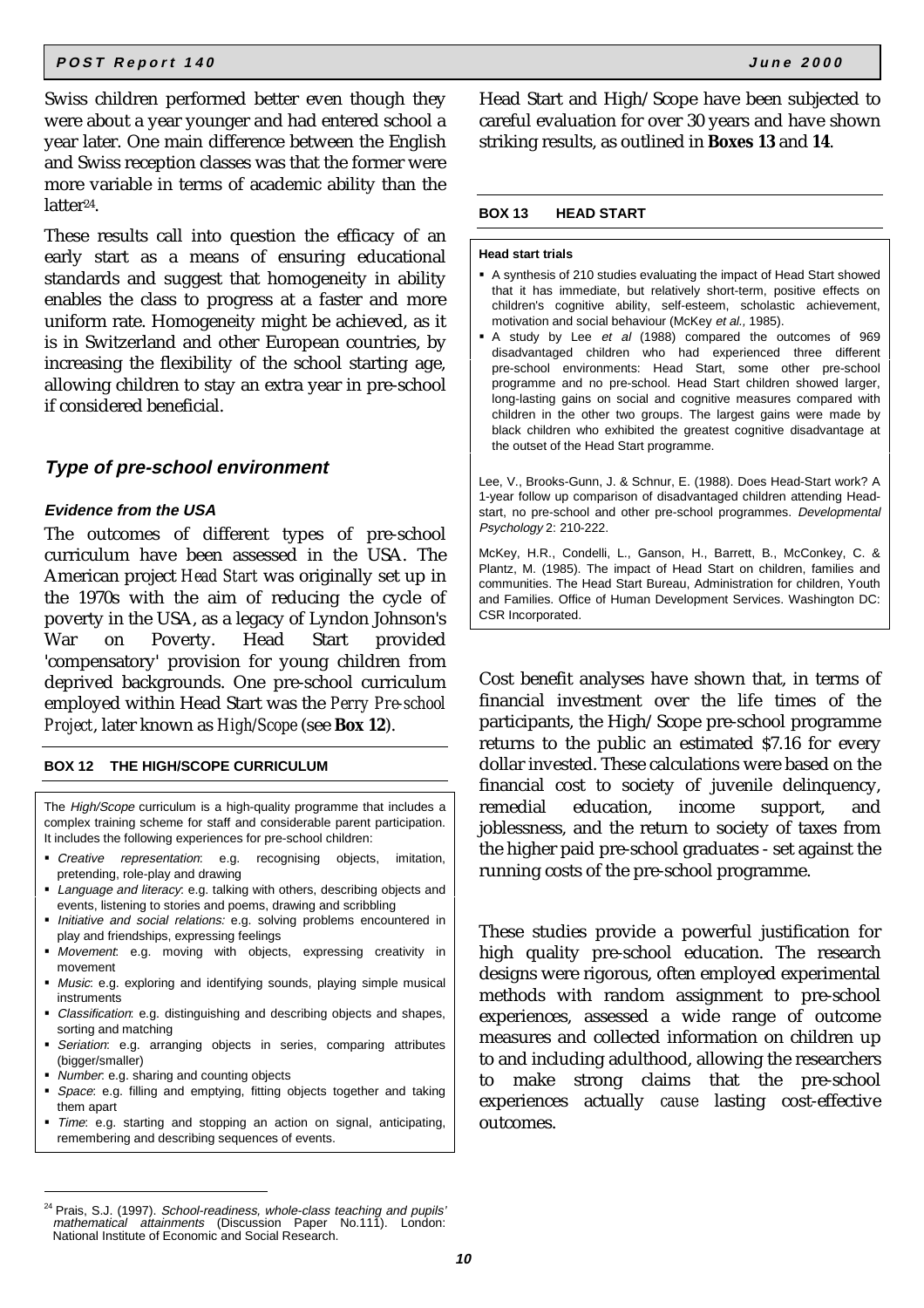#### **BOX 14 HIGH/SCOPE TRIALS**

#### **High/Scope**

- Berrueta-Clement et al., (1984) found large differences in social and educational outcomes between the 65 children who attended the half-day educational programme over two years and the control group of 58 children who had remained at home. For example, approximately twice the number of people who had attended the High/Scope programme graduated from high school, had college or vocational training or were employed than those who remained at home as children. Social factors such as number of arrests and teenage pregnancies were strikingly lower in the group who had attended the programme. Results from a follow-up of the same children replicated these results, and found that pre-school attendance was associated with social and economic advantages at age 27.
- The High/Scope Pre-School Curriculum Comparison Study followed 68 three- and four-year-olds from disadvantaged backgrounds who were randomly assigned to attend one of three pre-school programmes in the USA on a half-day basis for two years (Schweinhart and Weikart, 1998):
- **Direct Instruction was a teacher-led approach, involving academic** lessons with clearly-defined academic goals in terms of reading, arithmetic and language.
- The High/Scope Curriculum used a 'plan-do-review' sequence in which teachers worked with children to initiate, carry out and evaluate their own activities. Children had access to a range of experiences intended to promote intellectual, social and physical development through self-initiated play and exploration.
- In the Nursery School approach, teachers created classroom themes and children were encouraged to choose their own activities and to engage in free play.

The researchers followed up the children at various points in their lives. Children from the High/Scope programme and the Direct Instruction curriculum all had higher IQs at school entry than the Nursery school children. At age 15, Nursery and High/Scope attendees were found to engage in half as many delinquent acts as the Direct Instruction group. Thus, raised IQ at school entry does not necessarily indicate later school success. On the most recent occasion the participating children had reached the age of 23. The group who had attended the Direct Instruction programme still appeared to be at a distinct disadvantage to the other two play-based programme groups on a range of personal, emotional and social measures. The results suggest that an emphasis on child-initiated activities develops children's social responsibility and interpersonal skills, and this has a long-lasting influence on personal and social outcomes. In contrast, the lack of opportunities for autonomy and self-direction in the Direct Instruction programme might have contributed to social problems and delinquencies later on in life.

Berrueta-Clement, J.P., Schweinhart, L.J. Barnett, W.S., Epstein, A.S. & Weikart, D.P. (1984). Changed lives: the effects of the Perry pre-school programme on youths through age 19. Ypsilanti, Michigan: The High/Scope Press.

Schweinhart, L.J. & Weikart, D.P. (1998). Why curriculum matters in early childhood education. Educational Leadership 55 (6): 57-60.

In summary, pre-school programmes that emphasise self-initiated play and exploration provide children with space and toys with which to play, and do not teach academic subjects, seem to be worthwhile to children. Several studies found that the most successful programmes involve a high degree of parental involvement<sup>25</sup>.

### **Evidence from the UK**

Children who had attended a Local Education Authority (LEA) nursery and those who had attended poorly resourced playgroups (matched for sex, age, family structure and parental occupation) were assessed in their reception year<sup>26</sup>. It was found that the nursery children:

- were more likely to engage in more purposeful and complex activities
- chose more 'demanding' educational activities
- spent more time completing workcards and in self-initiated writing
- engaged in more conversation with their peers
- were more persistent and independent than playgroup attendees when they encountered obstacles.

The authors concluded that the children who attended nursery classes were more 'ready' for school than the matched group of playgroup attendees. They argued that playgroups that lack facilities, space and resources may offer limited opportunities for children to initiate their own play and solve their own problems. This has been replicated by several studies, including a recent study that assessed mathematics and reading progress on Performance Indicators in Primary Schools in 1351 pupils attending 38 primary schools in the UK27.

As part of a cross-departmental government review of provision for young children, Oliver *et al* (1998) reviewed research in the UK and other countries on the effectiveness of a variety of early interventions<sup>28</sup>. The authors concluded that the most effective projects utilise children's instinct for play and allow them to be physically active, and that this is effective because it increases a child's receptivity for learning. They also suggest that building self-esteem is a key element in securing positive long-term outcomes for children and point out that some of the most effective early interventions involve parents in their child's cognitive development, either at home or within a pre-school centre.

<sup>&</sup>lt;sup>25</sup>Woodhead, M. (1989). "School starts at five...or four years old?": the rationale for changing admission policies in England and Wales, Journal of Education Policy, 4(1): 1-21.

<sup>&</sup>lt;sup>26</sup>Jowett, S. & Sylva, K. (1986). Does kind of pre-school matter?

Educational Research, 28(1): 21-31.<br><sup>27</sup>Tymms, P., Merrell, C. & Henderson, B. (1997). The first year at<br>school: a quantitative investigation of the attainment and progress of

pupils, *Educational Research and Evaluation*, 3(2): 101-18.<br><sup>28</sup>Oliver, C., Smith, M. & Barker, S. (1998). *Effectiveness of early*<br>*interventions*. Paper presented at the Cross Departmental Review on Provision for Young Children Ministerial Seminar hosted by Joseph Rowntree Foundation, Institution of Civil Engineers, 11 March.